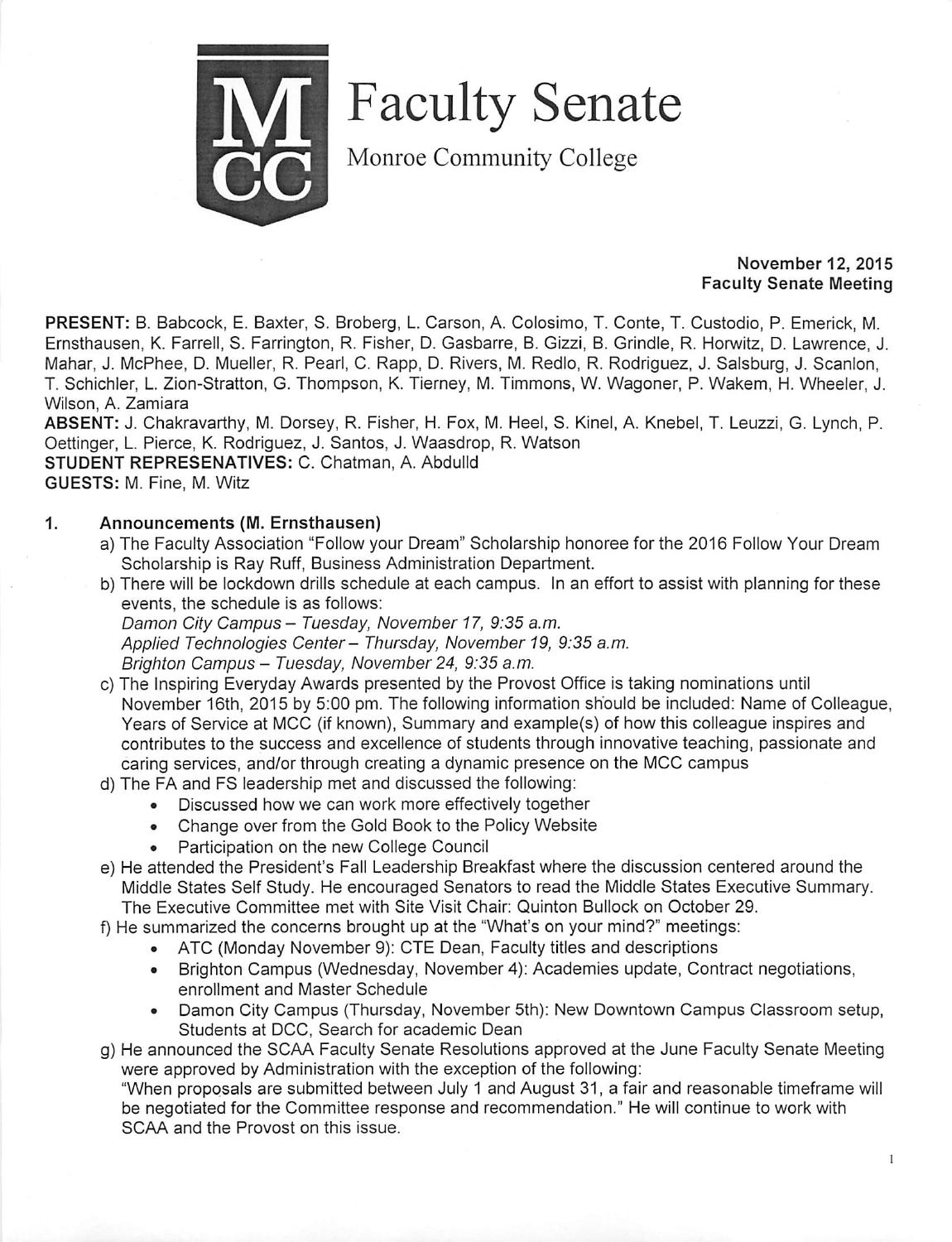- h) He announced the Board of Trustees College Faculty Policy was sent to the Executive Committee members, not the FA, for discussion (June and July 2015). The EC invited the FA Leadership to Executive Committee meeting to address the concerns that several important items were left out of the policy including the following: specific departmental responsibilities of faculty through department participation chairpersons of academic departments (appointment, term, termination of appointment of chairperson, responsibilities). The EC also invited President Kress to attend a meeting to address concerns. The EC agreed to create a joint committee of the FA and FA to address other parts of Gold book. M. Ernsthausen sent an email to President Kress indicating the Executive Committee recommended the Board of Trustees not vote on the policy due to duplication.
- i) The Faculty Senate Executive Committee invites Faculty and Professional Staff to attend the Master Schedule Open Forum to share your thoughts, feedback and possible solutions to issues related to the Master Schedule. Friday, December 4, 2015 noon -1:00 Lecture Hall 5-100.

#### 2. *Student Announcements*

No announcements.

#### 3. *Faculty Senate Minutes*

a) M. Ernsthausen stated a Senator requested the following change to the September 2015 Faculty Senate minutes: **On August 27, September 2, 2015, HUM, TRS, CRJ and EDU department had their final OARs.** The change was approved. The changes will be reflected in the Minutes on Faculty Senate website and archives.

b) The Minutes from the October 15, 2015 Faculty Senate meeting were approved.

#### 4. *Action Items:*

a) M. Ernsthausen presented the FCCC: Resolution Supporting "Rational Revenue Plan" for the Community Colleges Resolution #G1: 2015 - 2016 for a vote to support the Resolution. *Discussion:* None

# *Passed.*

b) E. Putnam presented the following Curriculum items for vote:

| 2 New Programs:                          |            |                                                    |  |  |  |
|------------------------------------------|------------|----------------------------------------------------|--|--|--|
| 2015-NP3-Fall                            | <b>AS</b>  | Geography                                          |  |  |  |
| 2015-NP1-Fall                            | AS.        | <b>Wellness Coaching and Management</b>            |  |  |  |
| 7 Program Revisions:                     |            |                                                    |  |  |  |
| 2014-PR22-Fall                           | Cert       | <b>Automotive Technology</b>                       |  |  |  |
| 2015-PR5-Fall                            | AAS.       | <b>Criminal Justice: Institutional Corrections</b> |  |  |  |
| 2015-PR6-Fall                            | <b>AAS</b> | Criminal Justice: Police                           |  |  |  |
| 2015-PR7-Fall                            | AS I       | <b>Criminal Justice</b>                            |  |  |  |
| 2015-PR3-Fall                            | Cert       | <b>Culinary Arts</b>                               |  |  |  |
| 2015-PR4-Fall                            | AAS        | <b>Clinical Laboratory Technician/Medical</b>      |  |  |  |
|                                          |            | <b>Laboratory Technician</b>                       |  |  |  |
| 2014-PR21-Fall                           | AAS.       | <b>Apprentice Training: Automotive</b>             |  |  |  |
| 1 Program Deactivation:                  |            |                                                    |  |  |  |
| 2015-PD1-Fall                            | AS.        | <b>Public Relations</b>                            |  |  |  |
| <b>Discussion on the proposals: None</b> |            |                                                    |  |  |  |
| Passed.                                  |            |                                                    |  |  |  |

#### 5. *Future Action Items:*

- E. Putnam presented the following, which will be voted on at the December Faculty Senate meeting:
- a) CAPE Foundations 4.1 Closing the Assessment Loop Report
- b) Ethics & Values Infused Competency Report

#### *Standing Committee Reports*6.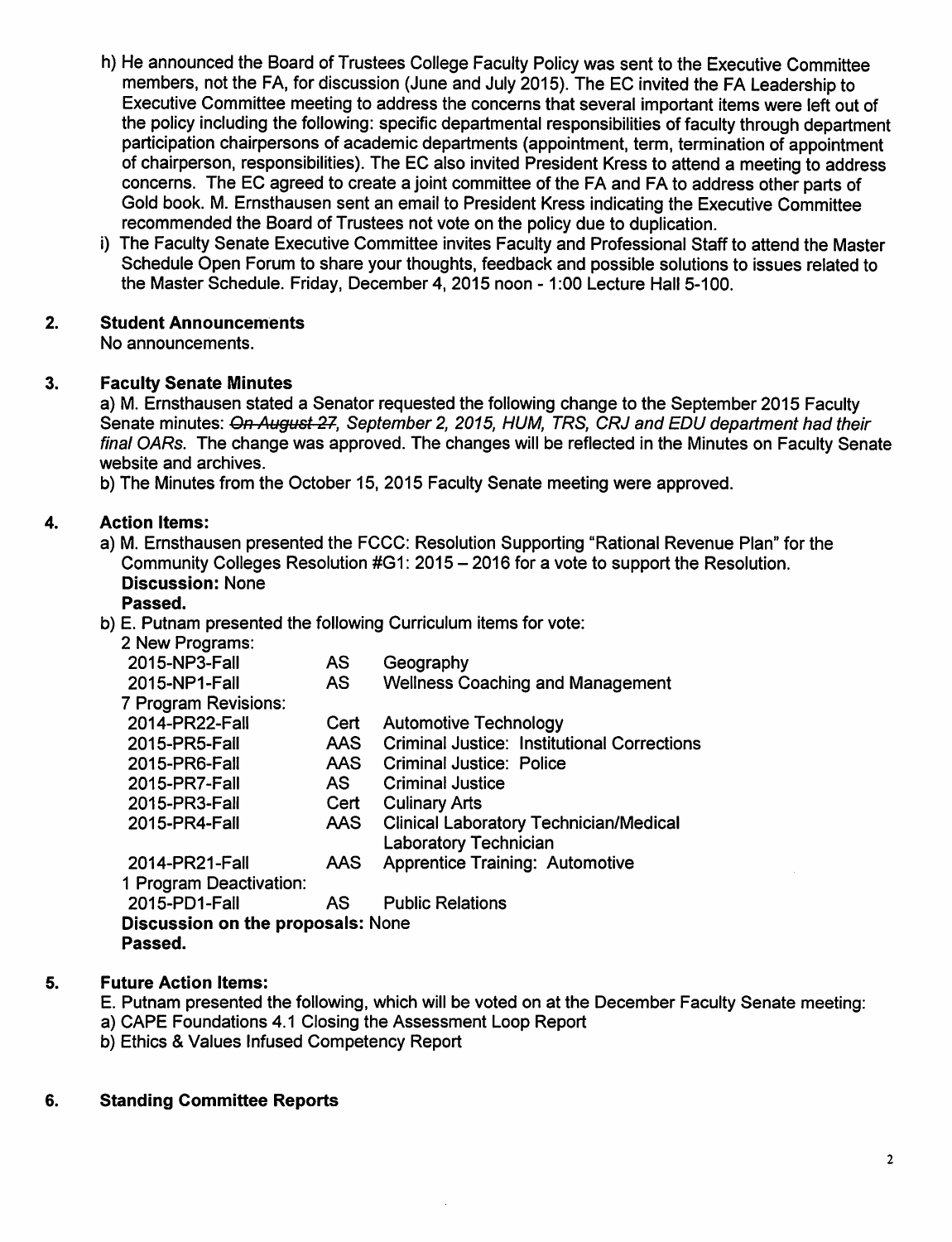In order to allow more time for discussion during the meeting the standing committee chairs submitted their reports for Senators to review prior to the meeting. Questions and/or comments were taken regarding the following reports, as noted.

# *Academic Policies (J. Mahar)*

J. Mahar reported the following:

- Received the following requests:
- Investigate whether there should be a limit to the number of times a student may take a course.
- Investigate changes to Add/Drop Period Process.
- Participate on a committee regarding Transfer Credit procedures.

- Continuing discussion on effects of changing class lengths from 50 and 80 minutes to 60 and 90 minutes.

- Continuing discussions on Academic Grievance Procedure (Resolution 1.9.4)

**Additional comments: M. Ernsthausen stated the APC has received several requests to review additional issues. The Executive Committee requested APC postpone the discussion on the class lengths until the other issues have been addressed.**

**Questions: A student representative asked for clarification on the class length discussion and if this would result in the increase oftuition. J. Maharexplained the rational forproposal. He stated he would not think the change would require any changes to tuition but this would be researched and discussed. A Senatorpointed out the number of contact hours would not change.**

# *Student Affairs (J. Mahar)*

J. Mahar reported the following:

- Continuing work on an Academic Honor Code.

## *Curriculum (E. Putnam)*

E. Putnam reported the following:

- The Curriculum Committee has given final approval to:

| 2 New Programs:             |                |           |                                                                           |
|-----------------------------|----------------|-----------|---------------------------------------------------------------------------|
| 2015-NP3-Fall               | <b>AS</b>      | Geography |                                                                           |
| 2015-NP1-Fall               | <b>AS</b>      |           | <b>Wellness Coaching and Management</b>                                   |
| 2 Program Revisions:        |                |           |                                                                           |
| 2015-PR4-Fall               | AAS            |           | <b>Clinical Laboratory Technician/Medical Laboratory Technician</b>       |
| 2014-PR21-Fall              | AAS.           |           | <b>Apprentice Training: Automotive</b>                                    |
| 4 New Courses:              |                |           |                                                                           |
| 2015-NC1-Fall               | <b>GEG 230</b> |           | <b>Spatial Analysis and GIS</b>                                           |
| 2015-NC5-Fall               | <b>GEG 131</b> |           | Cartography                                                               |
| 2015-NC6-Fall               | <b>PHO 182</b> |           | Photographic Explorations of Culture, Landscape and Myth<br>- On Location |
| 2015-NC4-Fall               | <b>GEG 200</b> |           | <b>World Regional Geography</b>                                           |
| <b>15 Course Revisions:</b> |                |           |                                                                           |
| 2015-CR16-Fall              | <b>GEG 100</b> |           | <b>Physical Geography I Laboratory</b>                                    |
| 2015-CR20-Fall              | <b>AGS 110</b> |           | <b>Introduction to Greenhouse Management</b>                              |
| 2015-CR7-Fall               | <b>OPT 135</b> |           | <b>Measurement and Analysis</b>                                           |
| 2014-CR11-Fall              | <b>MET 203</b> |           | <b>Technical Mechanics, Statics</b>                                       |
| 2014-CR13-Fall              | <b>MET 225</b> |           | <b>Machine Design Theory I</b>                                            |
| 2014-CR14-Fall              | <b>MET 226</b> |           | <b>Machine Design Theory II</b>                                           |
| 2015-CR8-Fall               | <b>BIO 144</b> |           | Human Anatomy and Physiology I                                            |
| 2015-CR9-Fall               | <b>BIO 202</b> |           | Microbiology                                                              |
| 2015-CR10-Fall              | <b>BIO 217</b> |           | <b>Nutrition</b>                                                          |
| 2015-CR11-Fall              | <b>BIO 235</b> |           | Pathophysiology                                                           |
| 2014-CR73-Spring            | <b>POS 205</b> |           | <b>Comparative Political Systems</b>                                      |
| 2015-CR68-Spring            | <b>AAD 167</b> |           | Web Design: Graphics                                                      |
| 2015-CR17-Fall              | <b>CLT 210</b> |           | <b>Clinical Chemistry</b>                                                 |
| 2015-CR22-Fall              | <b>ATP 140</b> |           | Automotive Technology - Coop Seminar                                      |
|                             |                |           |                                                                           |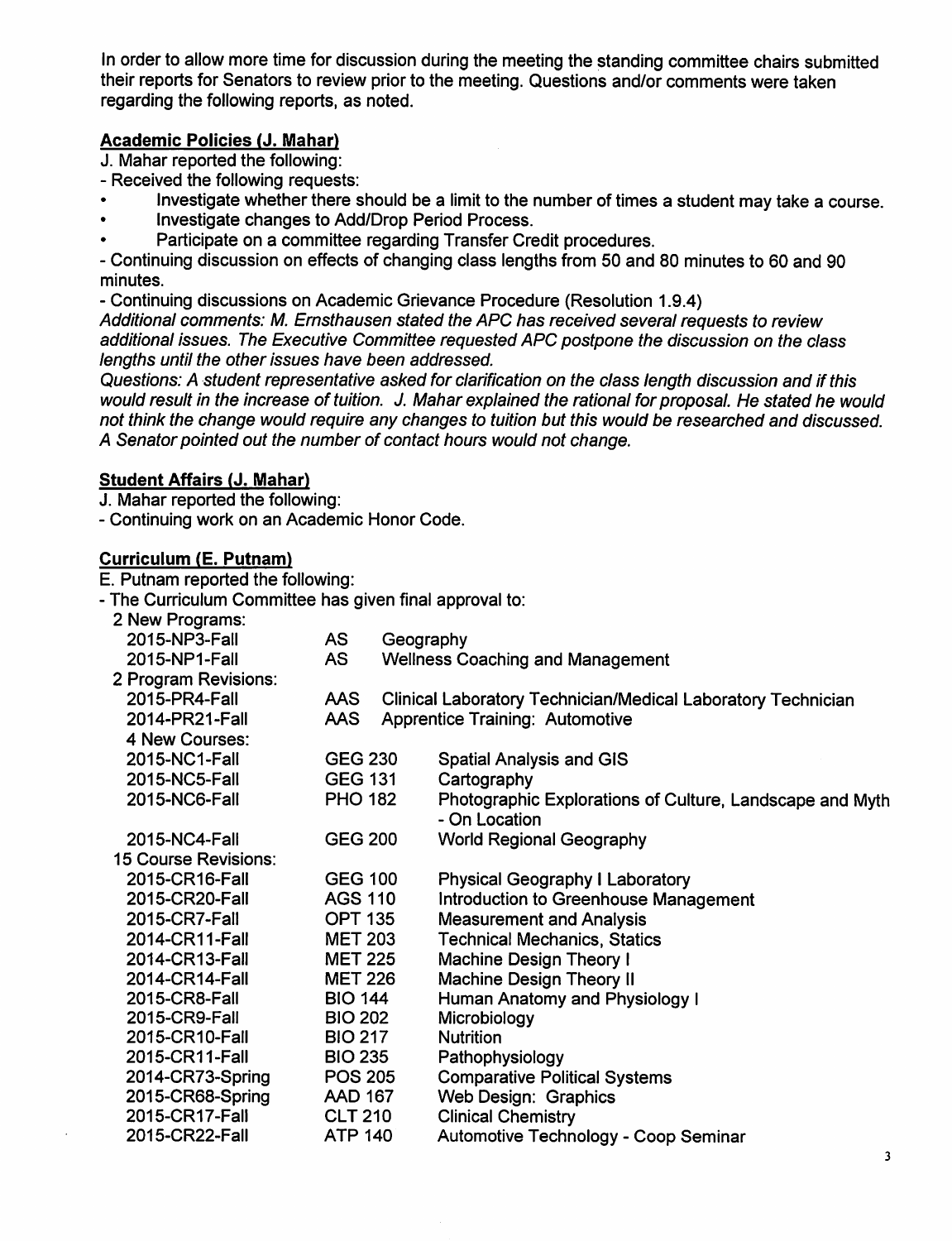| 2015-CR23-Fall                                                           | <b>ATP 145</b> | Automotive Technology - Coop V                                                    |  |  |
|--------------------------------------------------------------------------|----------------|-----------------------------------------------------------------------------------|--|--|
| <b>7 Course Deactivations:</b>                                           |                |                                                                                   |  |  |
| 2015-CD1-Fall                                                            | <b>HIM 250</b> | Health Information Management in Long Term Care                                   |  |  |
| 2015-CD2-Fall                                                            | <b>HIM 251</b> | Classifications and Reimbursement in Long Term Care                               |  |  |
| 2015-CD3-Fall                                                            | <b>HIM 252</b> | Quality and Legal Issues in Long Term Care                                        |  |  |
| 2015-CD4-Fall                                                            | <b>HIM 260</b> | <b>Advanced Classification in Acute Care</b>                                      |  |  |
| 2015-CD5-Fall                                                            | <b>HIM 261</b> | Advanced Classification for Reimbursement in Acute Care                           |  |  |
| 2015-CD6-Fall                                                            | <b>HIM 262</b> | Case-Mix Management in Acute Care                                                 |  |  |
| 2015-CD7-Fall                                                            | <b>HIM 277</b> | <b>Medical Transcription Management</b>                                           |  |  |
| 4 Program Learning Outcome Revisions:                                    |                |                                                                                   |  |  |
| 2015-PO2-Fall                                                            | Cert           | <b>Early Care</b>                                                                 |  |  |
| 2015-PO4-Fall                                                            | Cert           | Teaching Assistant: Early Childhood/Childhood                                     |  |  |
| 2015-PO3-Fall                                                            | Cert           | <b>Teaching Assistant: Adolescence</b>                                            |  |  |
| 2015-PO4-Spring                                                          | <b>AS</b>      | <b>Engineering Science</b>                                                        |  |  |
| 8 Course Learning Outcome Revisions:                                     |                |                                                                                   |  |  |
| 2015-CO6-Fall                                                            | <b>ECO 103</b> |                                                                                   |  |  |
| 2015-CO3-Fall                                                            |                | <b>Personal Money Management</b><br><b>Precalculus</b>                            |  |  |
|                                                                          | <b>MTH 175</b> |                                                                                   |  |  |
| 2015-CO54-Spring                                                         | <b>HIM 209</b> | Management, Supervision & Personal Development for the<br><b>HIM Practitioner</b> |  |  |
| 2015-CO58-Spring                                                         | <b>MTH 211</b> | <b>Calculus II</b>                                                                |  |  |
| 2015-CO1-Fall                                                            | <b>HED 130</b> | <b>Foundations of Personal Health and Wellness</b>                                |  |  |
| 2015-CO4-Fall                                                            | <b>COS 100</b> | <b>Nursing Orientation Seminar</b>                                                |  |  |
| 2015-CO11-Fall                                                           | <b>ATP 145</b> | Automotive Technology-Coop V                                                      |  |  |
| 2015-CO7-Fall                                                            | <b>BUS 207</b> | Human Resources Management                                                        |  |  |
| - The Curriculum Committee has posted for faculty review until 11/10/15: |                |                                                                                   |  |  |
| 5 Program Revisions:                                                     |                |                                                                                   |  |  |
| 2014-PR22-Fall*                                                          | Cert           | <b>Automotive Technology</b>                                                      |  |  |
| 2015-PR5-Fall*                                                           | <b>AAS</b>     | <b>Criminal Justice: Institutional Corrections</b>                                |  |  |
| 2015-PR6-Fall*                                                           | <b>AAS</b>     | <b>Criminal Justice: Police</b>                                                   |  |  |
| 2015-PR7-Fall*                                                           | <b>AS</b>      | <b>Criminal Justice</b>                                                           |  |  |
| 2015-PR3-Fall*                                                           | Cert           | <b>Culinary Arts</b>                                                              |  |  |
| 1 Program Deactivation:                                                  |                |                                                                                   |  |  |
| 2015-PD1-Fall*                                                           | <b>AS</b>      | <b>Public Relations</b>                                                           |  |  |
|                                                                          |                | *Up for Faculty Senate vote 11/12 if approved at committee level 11/10            |  |  |
| <b>7 Course Revisions:</b>                                               |                |                                                                                   |  |  |
| 2015-CR32-Fall                                                           | <b>SPC 141</b> | <b>Interpersonal Speech Communication</b>                                         |  |  |
| 2015-CR34-Fall                                                           | <b>SPC 142</b> | <b>Public Speaking</b>                                                            |  |  |
| 2015-CR33-Fall                                                           | <b>SPC 142</b> | <b>Public Speaking</b>                                                            |  |  |
| 2015-CR36-Fall                                                           | <b>SPC 144</b> | <b>Communication and Crisis</b>                                                   |  |  |
|                                                                          | <b>MTH 175</b> | <b>Precalculus Mathematics</b>                                                    |  |  |
| 2015-CR65-Spring<br>2015-CR37 Fall                                       | <b>ECE251</b>  | <b>Family and Culture</b>                                                         |  |  |
|                                                                          | <b>PSY 222</b> | Social Psychology of the Holocaust                                                |  |  |
| 2015-CR24-Fall                                                           |                |                                                                                   |  |  |
| 1 Course Deactivation:                                                   |                |                                                                                   |  |  |
| 2015-CD9-Fall                                                            | <b>CRC 122</b> | <b>Computer Animation Using Alice</b>                                             |  |  |
|                                                                          |                | - The Curriculum Committee has posted for faculty review until 11/18/15:          |  |  |
| 2 Program Revisions:                                                     |                |                                                                                   |  |  |
| 2014-PR23-Fall                                                           | <b>AS</b>      | <b>Engineering Science</b>                                                        |  |  |
| 2015-PR9-Fall                                                            | <b>AS</b>      | <b>Health Studies</b>                                                             |  |  |
| 1 New Course:                                                            |                |                                                                                   |  |  |
| 2015-NC7-Fall                                                            | <b>HON 295</b> | <b>Research Methods and Academic Writing</b>                                      |  |  |
| 2 Course Revisions:                                                      |                |                                                                                   |  |  |
| 2015-CR25-Fall                                                           | <b>ENR 161</b> | Computing with Microsoft Excel and LabVIEW                                        |  |  |
| 2015-CR30-Fall                                                           | <b>ENG 200</b> | <b>Advanced Composition</b>                                                       |  |  |
| 4 Course Deactivations:                                                  |                |                                                                                   |  |  |
| 2015-CD10-Fall                                                           | <b>TLC 101</b> | <b>Telecommunications I</b>                                                       |  |  |

4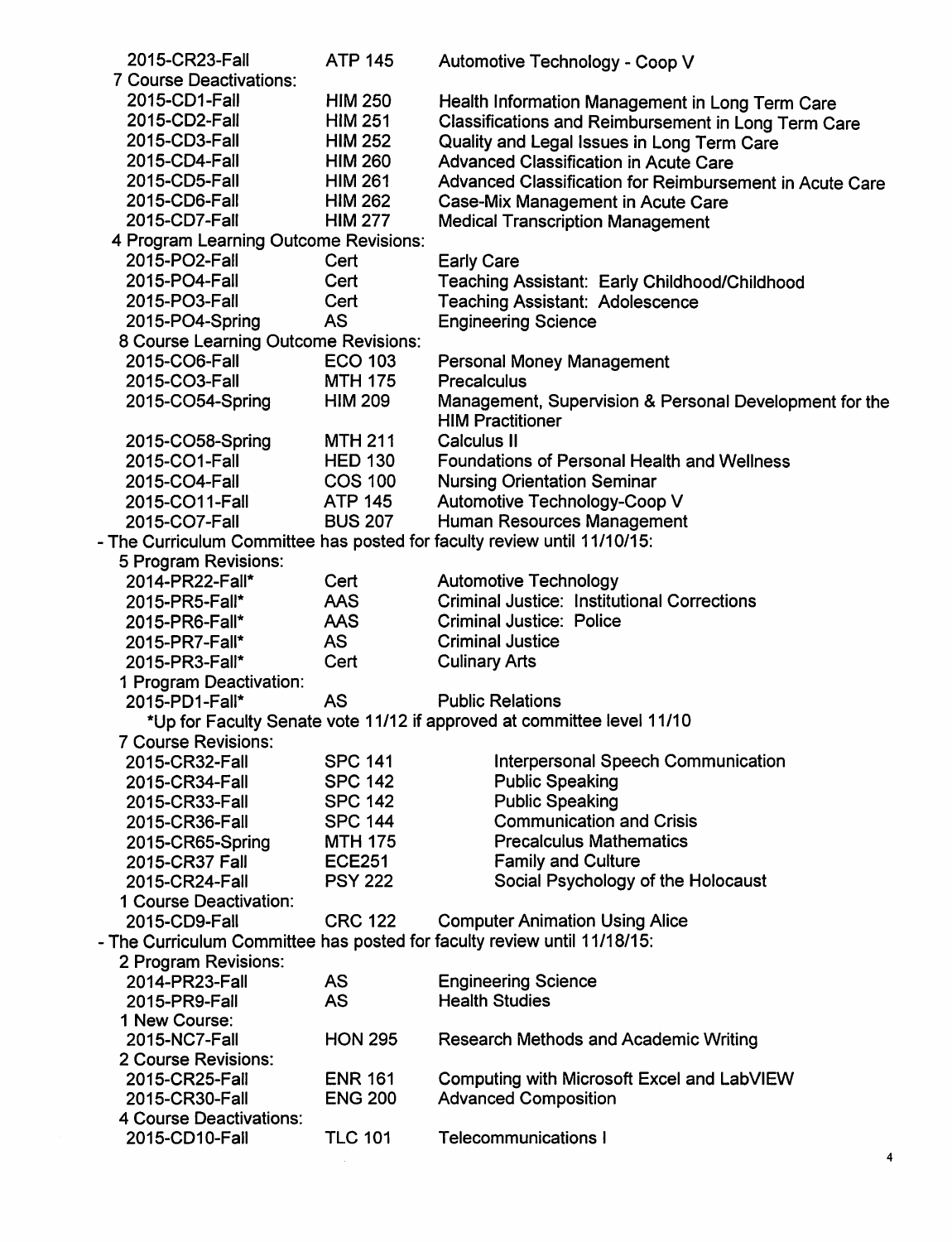| 2015-CD11-Fall | <b>TLC 111</b> | Fiber Installation and Maintenance    |
|----------------|----------------|---------------------------------------|
| 2015-CD12-Fall | <b>TLC 151</b> | The Public Switched Telephone Network |
| 2015-CD13-Fall | <b>TLC 290</b> | Independent Study                     |

### *NEG (M. Heel)*

M. Heel reported the following:

- NEG continues to review the Faculty Senate Bylaws focusing at present on Article X, Section 5 which addresses the process for amending the bylaws.

# *Planning (P. Emerick)*

P. Emerick reported the following:

- The feedback of comments on the new website have been tabulated and looking to go over results with the involved parties.

- The 2017-2021 Strategic Plan Leadership team meets biweekly and he will continually post updates regarding the progress. Team initially consisted of: VP H. Simmons, V. Avalone, J. Frisch, M. Redlo and P. Emerick. The membership has been expanded to include: VP T. Oldham, R. Bowen, M. Witz and as a student representative B. Moore. The entire team met for the first time on 11/10/15.

- Announcements have been placed in the Tribune by both Planning and Grants office announcing the workshops for Strategic Planning Grants, he has already received a number of inquiries related to applying for these grants. The first workshop took place on the Damon City Campus on the 10th and the first workshop on the Brighton Campus is scheduled for Wednesday, November 18th at noon in the Forum

- "Cities of the Future" Summit that was held in October was a great success. The event was well attended and there was a lot of networking at this summit. V. Avalone personally thanked the Faculty Senate for the support she received form the senate in providing moderators and spreading the word. **Additional comments: M. Ernsthausen encouraged Senators to inform their constituents the Classroom Committee reports to the Faculty Senate and any issues related to classroom should be forwarded to P. Oettinger, committee chair.**

# *Professional Development (A. Colosimo)*

A. Colosimo reported the following:

- A workshop on Open Educational Resources (OER), co-sponsored by the Teaching and Creativity Center (TCC), will be held Friday, November 20 from 12:00 PM-12:50 PM in 12-201 (TCC Room). Renee Dimino (ESOL/TRS), Terry Shamblin (ESOL/TRS), Paul Seeburger (Math), and Andrea Kingston (Library) will be on-hand to explain how MCC faculty are incorporating OER materials into their classrooms and how the library may be able to facilitate the process going forward.

- Submissions for the MCC Emerging Excellence Award (MEEA) and John and Suanne Roueche Awards are being reviewed and names will be forwarded to Human Resources shortly.

- Online modules for the Academies Project (to be renamed MCC Schools in the fall 2016) are in development and will be available to the college community in mid-late spring 2016.

- An application form for Professional Development Week (June 6-10, 2016) is being finalized and will be distributed to the college community in January 2016. Due to increased interest, Professional Development Week will be run similar to a more traditional conference with daily concurrent sessions.

# *SCAA (H. Wheeler)*

H. Wheeler reported the following:

- The VP/CIO search received authorization to schedule phone interviews and is working with HR to do so.

- Title IX search committee has been formed and moving forward.

- The committee is working on providing feedback to Pres. Kress regarding the number and timing of searches, org charts, and interim appointments.

**Additional comments: H. Wheeler encouraged Senators to forward any concerns regarding Organization charts and the number ofinterim appointments to her and she will have the concerns included in the memos.**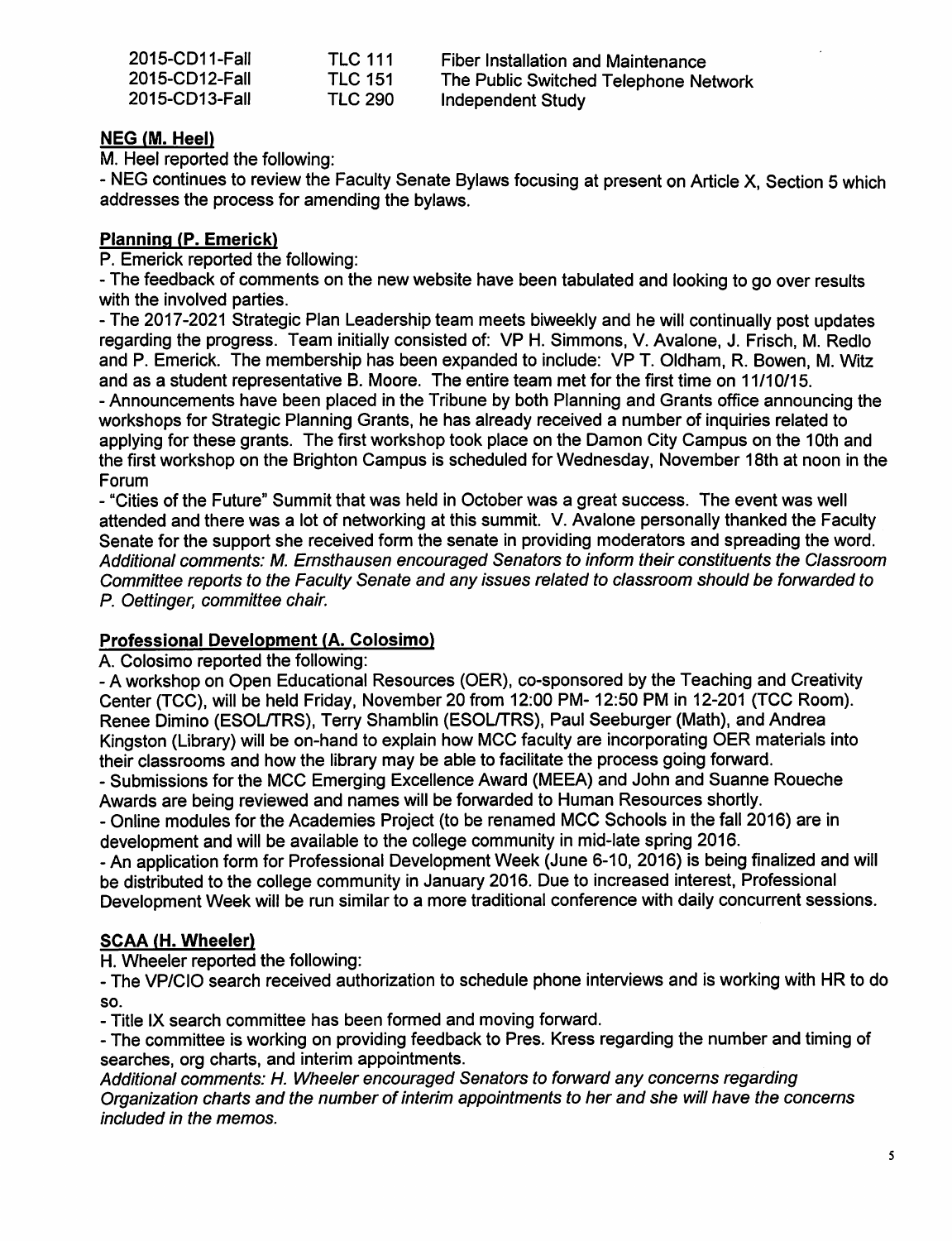## *7. Old Business:*

H. Wheeler updated the Senators on an issue discussed at the October FS Meeting where there are no Public Safety Officers on the Brighton campus during roll call (shift change). She spoke with S. Simonetti and he stated there would be a change in roll call procedures, which will allow for one Public Safety Officer on campus during this time.

### *8. New Business:*

a) H. Wheeler read the following statement from the English/Philosophy Department: "The English/Philosophy Department would like the Senate's help in addressing a concern regarding subscriptions that the library no longer has—specifically the Chronicle of Higher Education.

While we know this was the result of significant cuts to the Library's budget, losing this vital resource is a blow to the faculty, our students, and, thereby, the institution.

In our department, we use the Chronicle all the time—we use to prepare for classes, we use it IN our classes, and our students use it for their assignments.

Beyond our use as a department, The Chronicle provides invaluable insight into current issues and challenges facing higher education, and it gives faculty members in all disciplines around the College important information regarding what we do every day: teach, manage our classrooms, and develop curriculum. Additionally, it keeps us informed of professional development, research in higher education in general and our specific fields in particular, and various pedagogical practices.

If MCC values its faculty members, and their ability to remain cutting-edge within their disciplines, then it only makes sense that we continue our campus-wide subscription to The Chronicle of Higher Education. The College has recognized the importance of this journal in the past and we would like the Senate's help in encouraging the College to do so again."

H. Wheeler further commented the department is bringing this issue to the Faculty Senate since colleagues may not be aware the electronic subscription to the Chronicle of Higher Education is no longer available in the library. She has discussed this issue with the M. McBride and he stated the cancellation is a result of budget cuts and he is interested in working with faculty to correct this issue. H. Wheeler stated this is an important education resource for faculty and students.

### Questions/further discussion:

- A question was asked how much the subscription cost. H. Wheeler stated that according to M. McBride the cost is \$4,600, which was part of the \$65,000 budget cut, and he would like the faculty's help in getting the fund back.

- M. Ernsthausen stated there are additional departments on campus, which have had similar budget cuts. He gave the example of the print shop and electronic learning center now have abbreviated hours. He believes the money could be better spent, asking Senators for the next step and possible solutions.

- There was further discussion from the floor. M. Ernsthausen suggested the EC discuss the comments and suggestions at its next meeting. He encouraged Senators to forward any additional comments to him.

b) P. Emerick addressed a concern from his constituents in the change in policy for access into the campus when the College is closed. There was discussion from the floor regarding this issue and the closing of the College during the holiday break in December. M. Ernsthausen stated he would follow up with H. Simmons on this change emphasizing the importance of informing the College community of any changes.